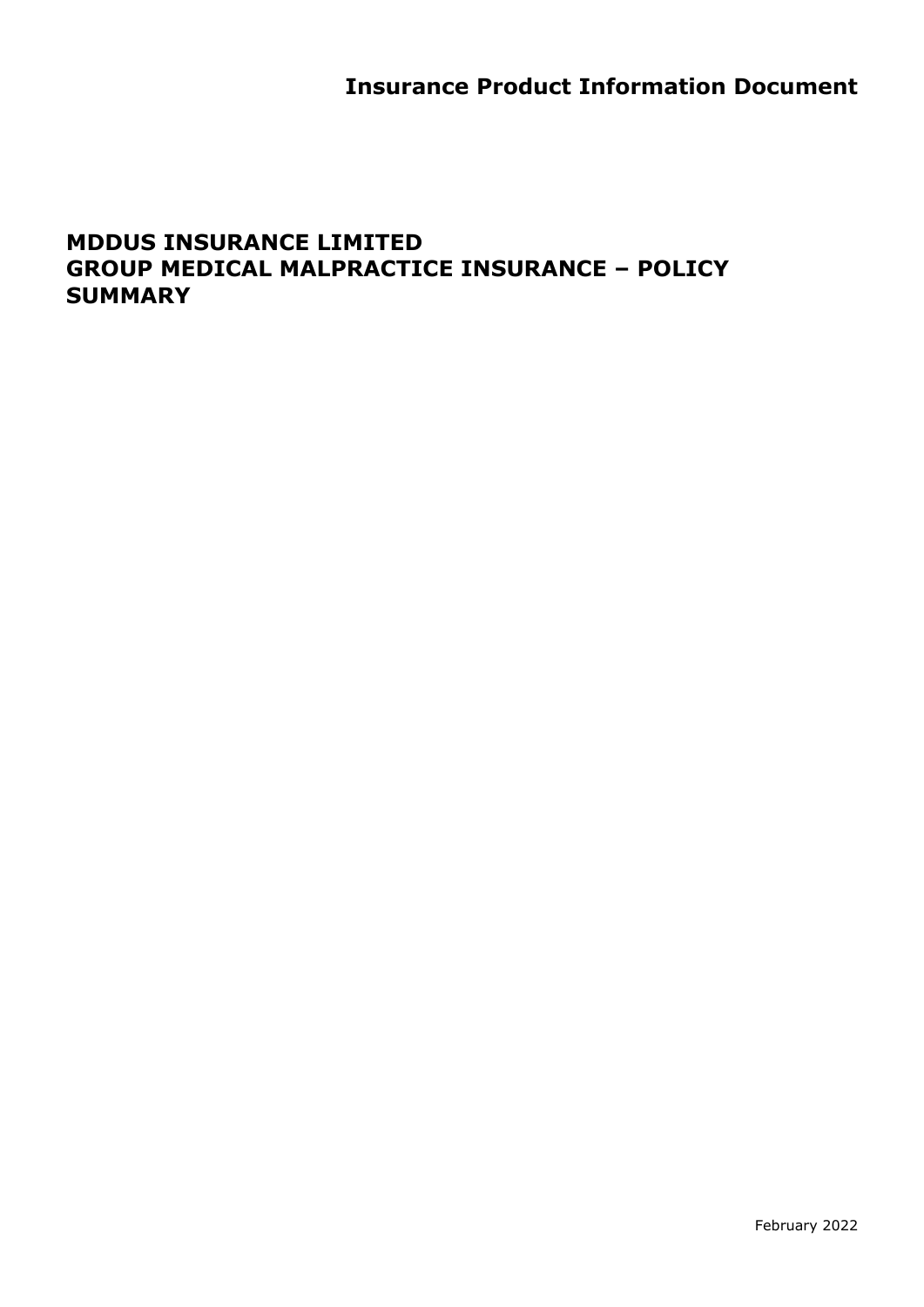## Definition and Interpretation

Any reference to "you/ your" in this summary means the policyholder and the insured. Any reference to "we/our" in this summary means the insurer, MDDUS Insurance Limited.

## What is this Group Policy Summary?

This is a summary of the cover of your medical malpractice group insurance policy. It states the significant terms, conditions, limitations and exclusions of the policy in order to help you understand the cover that you have purchased. It does not include the full policy terms and conditions. For full details you should consult your Policy Wording and Policy Schedule.

#### Group Policy Summary

This group policy is an annually renewable professional indemnity insurance designed to meet the medical malpractice insurance needs of UK based medical and dental practices. The policy provides protection in respect of your civil liability for damages and claimant's costs and expenses incurred in connection with the conduct of the clinical activity conducted by your practice, and costs incurred to investigate, settle or defend a claim against you. Cover applies to claims first made against you and notified to us during the period of insurance.

This policy is insured by MDDUS Insurance Limited in Guernsey and is distributed in the UK by MDDUS Solutions. Further information on the regulatory position of both these entities is detailed below.

#### Limit of Indemnity

[The amount we will pay under the policy in respect of any one claim is subject to a limit of indemnity shown in the policy schedule.]

[The total aggregate amount we will pay under the policy in respect of all claims is subject to a limit of indemnity shown in the policy schedule.]

Please refer to the policy schedule for your specific limits of indemnity.

#### Features and Exclusions

A list of the types of claims that we will consider alongside significant exclusions is shown below. This is not a full description of the exclusions which can be found in your policy wording and schedule.

## **It is important to read the full policy wording and schedule before proceeding with this insurance.**

| <b>Types of claim</b>                                                                                                                                           | <b>Significant and unusual exclusions</b>                                                                                                                                                                      |
|-----------------------------------------------------------------------------------------------------------------------------------------------------------------|----------------------------------------------------------------------------------------------------------------------------------------------------------------------------------------------------------------|
| Covers:<br>• claims by patients for malpractice<br>or negligence in connection with<br>the clinical activity of an insured<br>clinician of the insured practice | Cover is excluded for:<br>• any liability for acts outside an insured<br>clinician's specified practice categories;<br>• any claim, liability or loss due to anything<br>which you knew or ought to have known |
| Claims against insureds in<br>connection with Good Samaritan                                                                                                    | about, and which was not disclosed to us;                                                                                                                                                                      |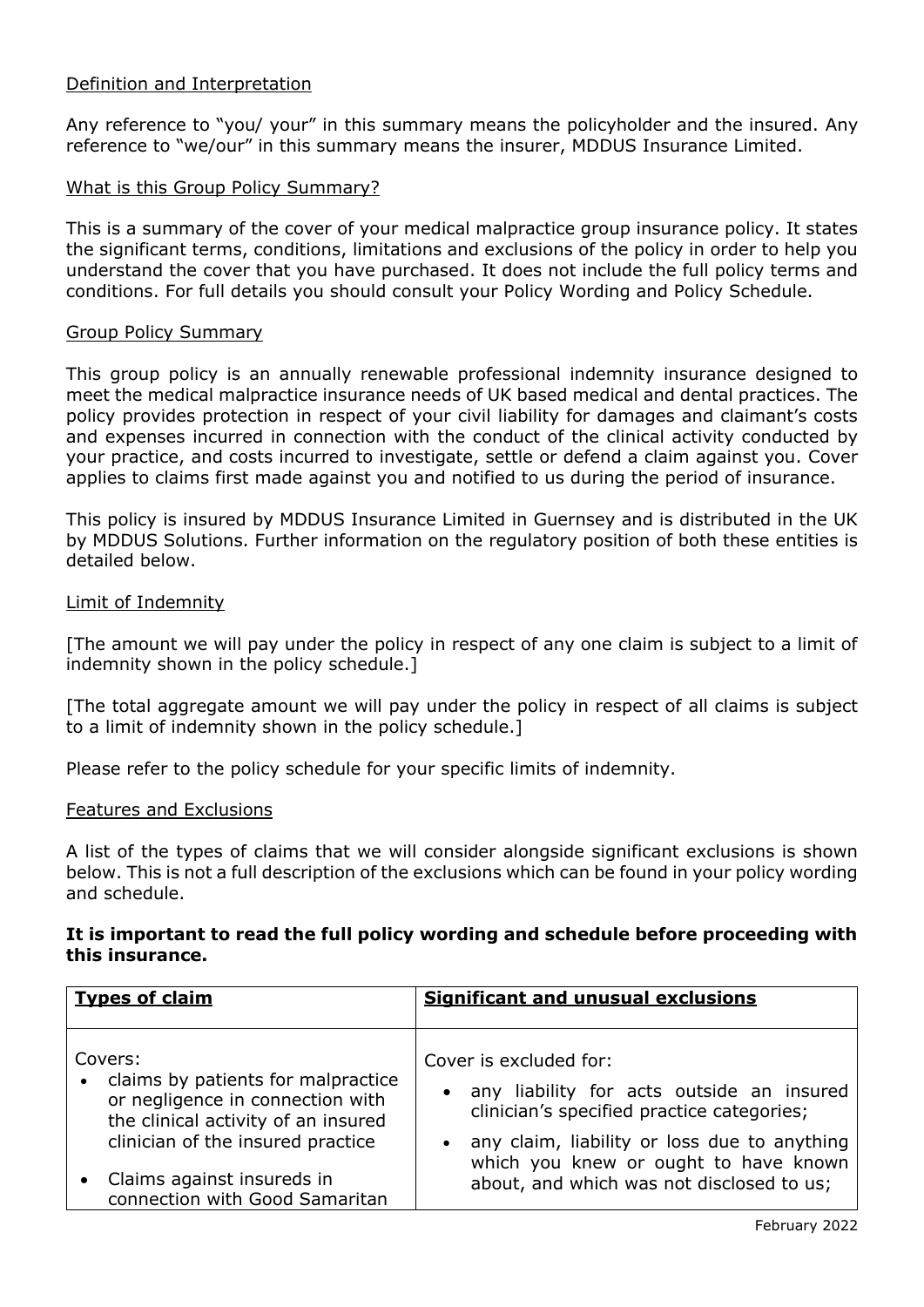Acts (claims for negligence or malpractice in the treatment administered at the scene of a medical emergency, accident or disaster by any insured clinician named in the policy schedule who is present either by chance or in response to a SOS call)

• Defence costs incurred by us or you with our written agreement in connection with claims.

- any claim or circumstance you have notified to any other insurer;
- bodily injury to insureds
- claims brought by a professional sports club, sponsor, agent or other third party who has a financial interest in an elite or professional athlete who suffered a loss as a result of the clinical activity of an insured clinician
- consequential loss
- contractual liability
- deliberate, reckless or dishonest acts
- fines and penalties
- any liability or cost covered by any indemnity from the National Health Service, any health board, hospital trust, other public authority or any employer's indemnity arrangement
- personal expenses incurred by any insured in relation to any claim
- sexual misconduct, except where the insurer reasonably considers the relevant insured acted in good faith at the time of the alleged conduct;
- Terrorism, War
- any claim due to the loss of patient medical records or other documents
- any clinical activity for which the relevant insured clinician did not hold the required licences or registrations at the relevant time.

Cover is excluded for the following unless and to the extent endorsed in the policy schedule:

- any clinical activity which took place before any retroactive date stated in your policy
- any clinical activity undertaken outside the geographical limits specified in your policy schedule
- work carried out other than on behalf of the practice specified in the policy
- clinical work that is not normally associated with the relevant insured clinician's practice category
- clinical trials, obstetrics and refractive laser eye surgery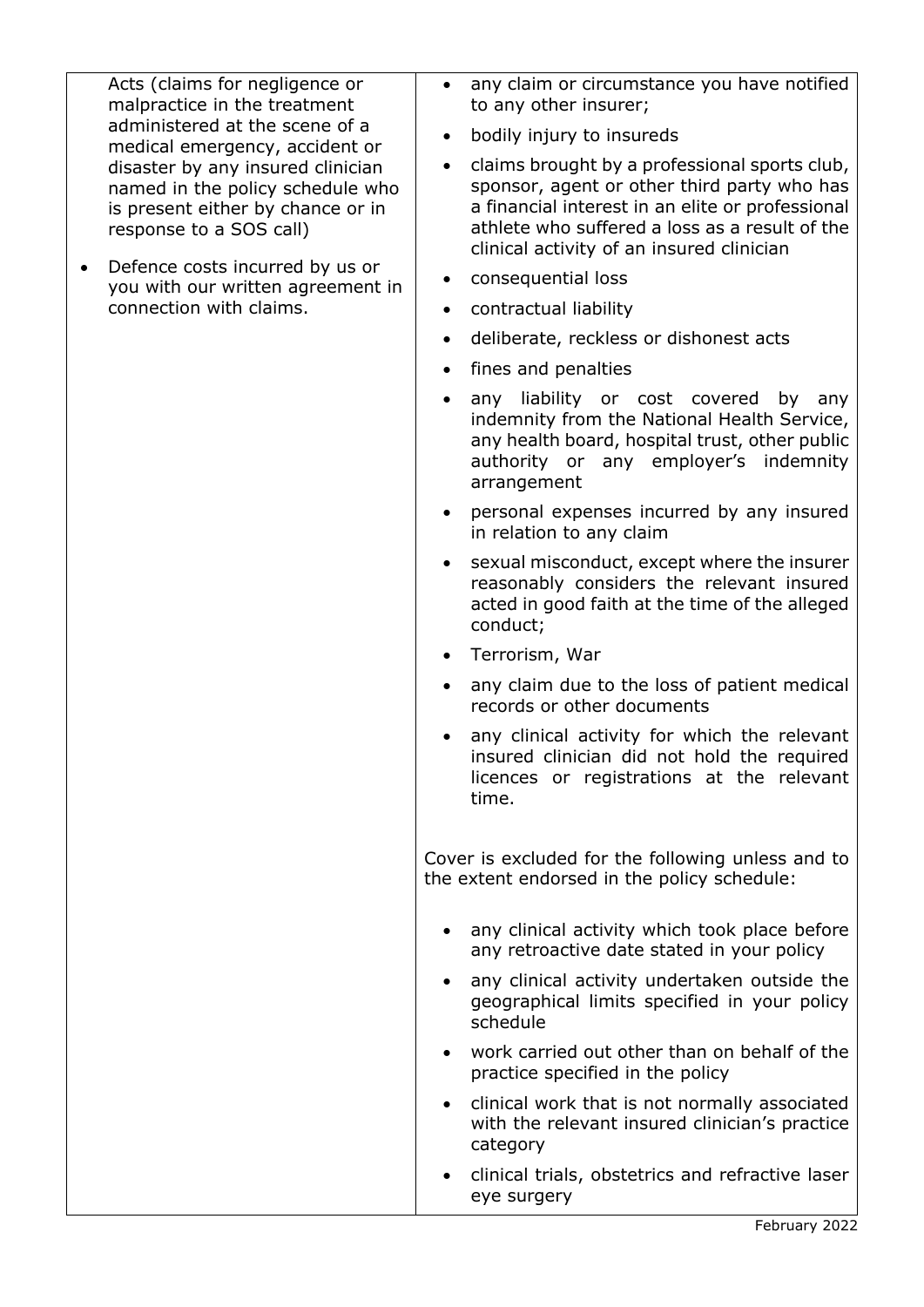| • the treatment of athletes or competitors at<br>sporting events in exchange for payment or<br>non-financial reward                                                                         |
|---------------------------------------------------------------------------------------------------------------------------------------------------------------------------------------------|
| • health professionals employed or contracted<br>by any football clubs in the English<br>Premiership or Championship or Scottish<br>Premier Football Leagues                                |
| <b>Limit of indemnity</b>                                                                                                                                                                   |
| The amount of cover is capped to the limits of<br>indemnity, which may be any one claim and/or in<br>the aggregate during the period of insurance, as<br>specified in your policy schedule. |

## What we will pay

Under this policy, we will, subject to the indemnity limits set out in your policy schedule, indemnify you against the sums you have to pay for the following:

- Claimant damages (general and special)
- Claimant or claimant solicitors' costs and disbursements
- Defence costs and disbursements.

#### How your premium is calculated

When deciding how much the policyholder's premium will be, we will consider the following:

- Annual gross income of your practice
- The geographical limit of your practice
- Practice categories of your insureds
- Any supplements selected or endorsements made
- Your insureds' claims history
- Any factors which increases risk and
- Any discounts or loadings

Please note that you may be subject to an audit to verify income.

## **Conditions**

You must:

- disclose all material circumstances which you know or ought to know in a reasonably clear and accessible way;
- pay the premium by the due date(s) for payment;
- maintain accurate descriptive records of all services rendered within your practice category which shall be available for inspection;
- retain all records relating to your practice category for at least 10 years.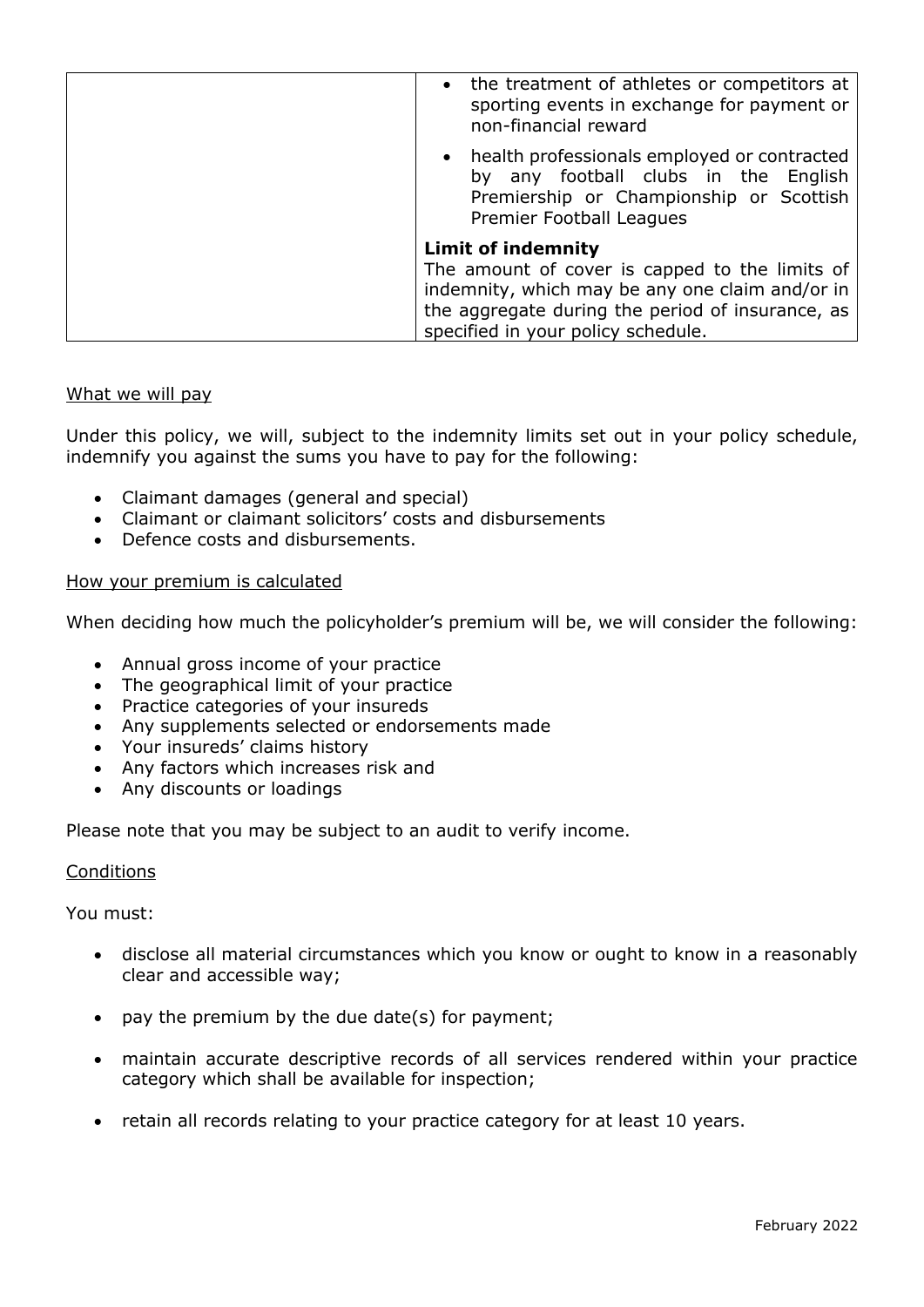## Cancellation rights

If the policyholder wishes to cancel the insurance policy, they must provide MDDUS Solutions Limited with 30 days' notice, in writing, of their intention to cancel. They can do this by writing to us or sending us an email, using the following details:

Post: MDDUS Solutions, 206 St Vincent Street, Glasgow G2 5SG.

## Email:solutions@mddus.com

If you cancel your policy during a period of insurance in which you have made a claim, you will not be entitled to any refund of premium. If you have not made a claim during the period of insurance in which you cancel, we will refund part of your premium in proportion to the unexpired term of the relevant Period of Insurance.

We can cancel your insurance policy at any time by giving 60 days' notice, in writing. If the insurance policy is cancelled by us, we will refund part of the premium paid in proportion to the remaining portion of any period for which the policyholder has already paid, unless the policy is cancelled as a result of a reasonable suspicion of fraud.

#### Variation

We may at our discretion amend the premium or terms of the insurance policy. If the policyholder is unhappy with our proposed amendments, they will have the option to decline to continue with the policy from the date of the proposed change. We will give the policyholder at least 60 days' notice of any changes.

If, following notification of a proposed change to the premium or terms of the policy, the policyholder decides not to continue the policy, we will give the policyholder a pro rata refund of the premium for the remaining portion of any period for which the policyholder has already paid.

#### Duration of the policy

The period of insurance is set out in the policy schedule. Insurance policies normally run for a period of 12 months.

We strongly urge you to review your policy each year to ensure you have adequate cover in place.

#### Claims notification

You must notify us of a potential claim promptly and within the period of insurance or at the latest within 14 days after the policy expires for any problem you first become aware of in the seven days before expiry.

You must report your first awareness of a shortcoming in your work for a client which is likely to lead to a claim against you. This includes any criticism of your work and any notice from any person of an intention to hold you liable, even though regarded by you as unjustified.

Claims notification should be sent to:

Email:solutions@mddus.com Tel: 0141 2202990

If we accept your notification in respect of a circumstance, occurrence or event, we will regard any subsequent claim in respect thereof as notified to this insurance.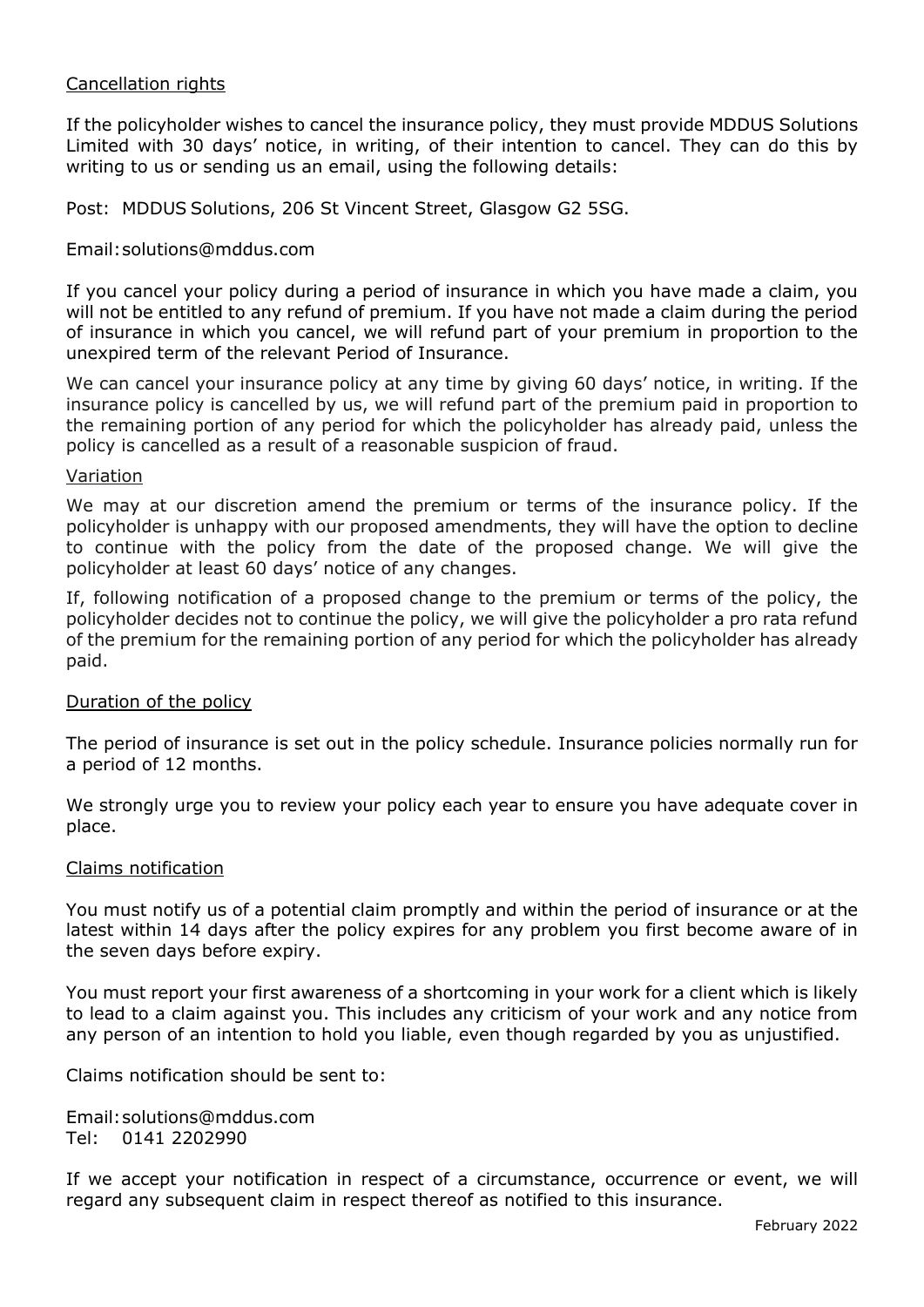Complete pre-contractual and contractual information is provided in other documents.

## About the underwriter

This Policy is provided and underwritten in Guernsey by MDDUS Insurance Limited. MDDUS Insurance Limited is authorised and regulated in Guernsey by the Guernsey Financial Services Commission (registration number 92263). Its registered office is at PO Box 33, Dorey Court, Admiral Park, St Peter Port, Guernsey, CY1 4AT. MDDUS Insurance Limited is licensed as an insurer in Guernsey to carry out general and international insurance. These details may be checked by visiting the GFSC website at www[.gfsc.gg/commission/regulated](https://www.gfsc.gg/commission/regulated-entities)[entities.](https://www.gfsc.gg/commission/regulated-entities)

As your policy is provided and underwritten in Guernsey, it is subject to financial regulation in Guernsey. This means that if MDDUS Insurance Limited is unable to meet its obligations to you under the policy, you will be subject to the rules of the Guernsey regulator. You can visit their website at [www.gfsc.gg](http://www.gfsc.gg/) for more information.

#### About the distributor

MDDUS Solutions is the trading name of MDDUS Services Limited (MSL). MDDUS Solutions is an insurance distributor and acts as your agent in arranging this policy. MDDUS Solutions is authorised and regulated to distribute insurance in the UK by the Financial Conduct Authority (registration number 915843). These details may be checked by visiting the FCA website at [www.fca.org.uk/register.](http://www.fca.org.uk/register) Alternatively, the FCA may be contacted on 0845 606 1234.

MDDUS Solutions is covered by the Financial Services Compensation Scheme (FSCS). This means that, subject to eligibility criteria of the FSCS, you may be entitled to compensation from the scheme if MDDUS Solutions cannot meet its obligations to you in respect of insurance policies that it has distributed as your agent. Whether or not you can claim from the FSCS depends on the type of business and the circumstances of the claim. Further information about compensation scheme arrangements are available from the FSCS [\(www.fscs.org.uk\)](http://www.fscs.org.uk/).

How to complain

## MDDUS Solutions

If the policyholder is unhappy with any aspect of the service provided by MDDUS Solutions, please contact us on the details below, stating the nature of the complaint and the policy and/or claim number.

Post: MDDUS Solutions, 206 St Vincent Street, Glasgow G2 5SG

Email: solutionscomplaints@mddus.com

Telephone: 0141 220 2990

If the policyholder remains dissatisfied after MSL have considered the complaint, the policyholder may have the right to refer the complaint to the UK's Financial Services Ombudsman (FOS):

The contact details for FOS are:

Telephone: 0800 023 4567